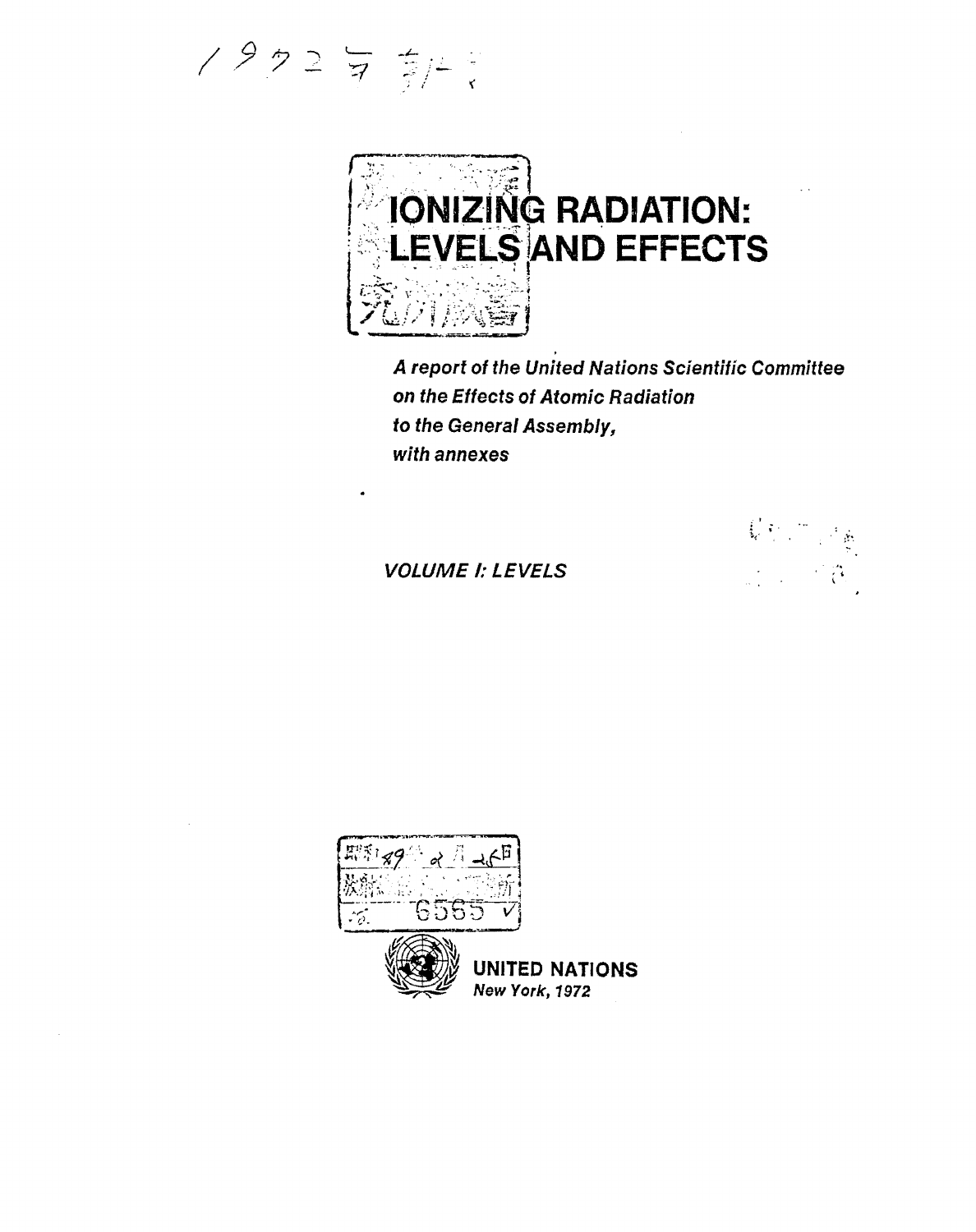## NOTE

The report of the Committee without its appendices and annexes appears as *Official Records of the General Assembly, Twenty-seventh Session, Supplement*  No. 25 (A/8725).

In the text of each annex, Arabic numbers in parenthesis refer to sources listed at the end.

The designations employed and the presentation of the material in this publication do not imply the expression of any opinion whatsoever on the part of the Secretariat of the United Nations concerning the legal status of any country or territory or of its authorities, or concerning the delimitation of its frontiers.

Symbols of United Nations documents are composed of capital letters combined with figures. Mention of such a symbol indicates a reference to a United Nations document.

> UNITED NATIONS PUBLICATION Sales No.: E.72.IX.17

#### Price: \$7.00 (or equivalent in other currencies)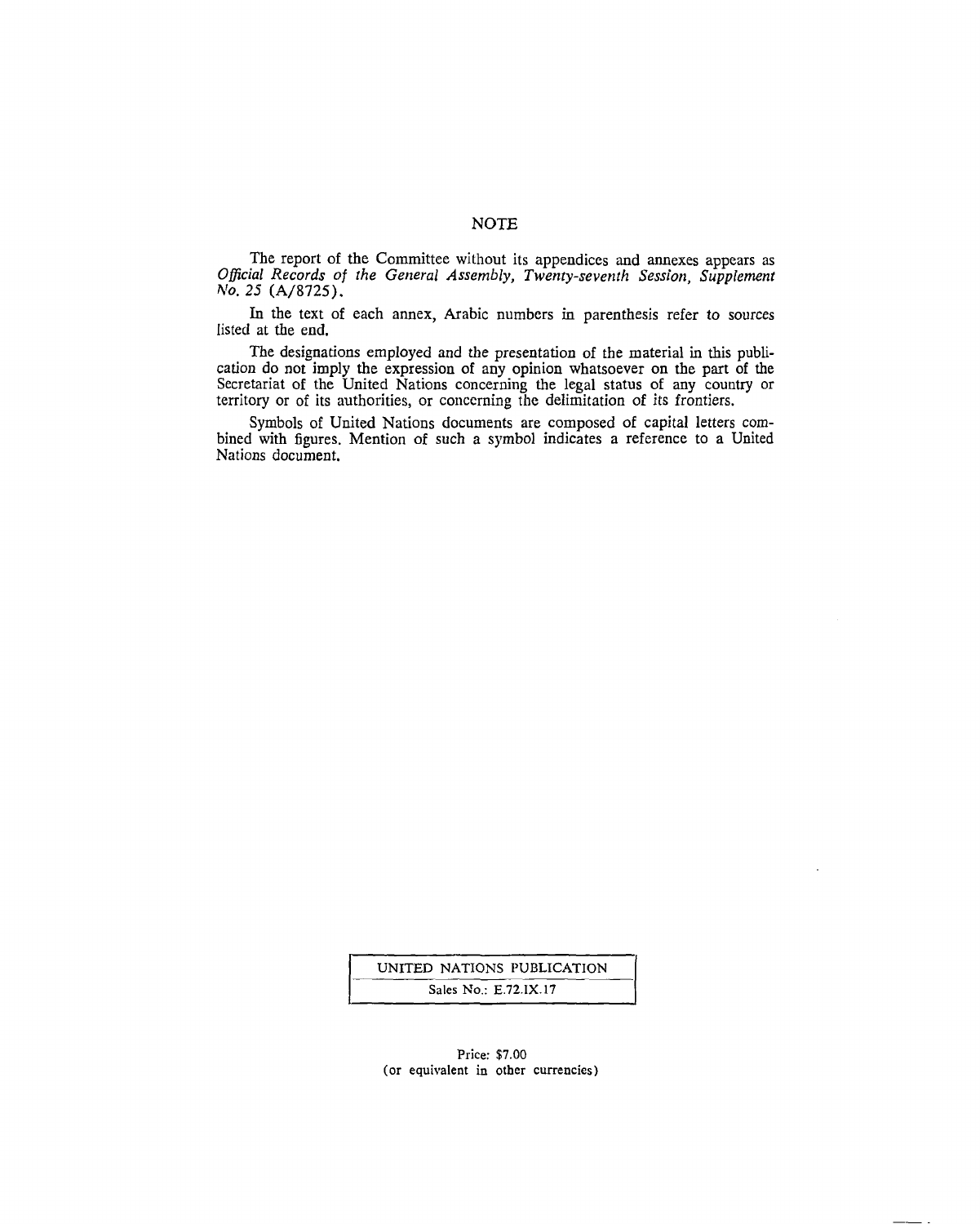## *Annex D*

## **MISCELLANEOUS SOURCES OF IONIZING RADIATION**

### **CONTENTS**

|    | $Intra$ duction $\ldots \ldots \ldots \ldots \ldots \ldots \ldots \ldots \ldots$                                                                                                                                                                                                                                                                   | Paragraphs                                                            |
|----|----------------------------------------------------------------------------------------------------------------------------------------------------------------------------------------------------------------------------------------------------------------------------------------------------------------------------------------------------|-----------------------------------------------------------------------|
|    | I. RADIATION SOURCES NOT NORMALLY AVAIL-<br>ABLE TO THE GENERAL PUBLIC                                                                                                                                                                                                                                                                             | $2 - 4$                                                               |
| Н. | PRODUCTS AVAILABLE TO THE GENERAL PUBLIC                                                                                                                                                                                                                                                                                                           | 5–46                                                                  |
|    | A. Radio-active nuclides added to consumer<br>$\text{products}$<br>1. Radio-luminous timepieces<br>2. Self-luminous devices other than<br>timepieces<br>3. Other products<br>a. Radio-active gold rings<br>b. Heart devices<br>c. Radio-active substances in patients<br>released from hospitals<br>d. Radio-active materials used in<br>$schools$ | $5 - 23$<br>$6 - 14$<br>15–16<br>$17 - 23$<br>17<br>18–19<br>20<br>21 |

|                                                                      | Paragraphs |
|----------------------------------------------------------------------|------------|
| e. Radio-active ceramic glazes                                       | 22         |
| f. Thoriated electrodes in welding                                   |            |
|                                                                      | 23         |
| B. Products that are naturally radio-active                          | $24 - 31$  |
| 1. Building materials                                                | $24 - 30$  |
| 2. Natural gas                                                       | 31         |
| C. Electronic products                                               | $32 - 46$  |
| 1. Colour television receivers                                       | $34 - 41$  |
| 2. Electronic products used for educa-                               |            |
| tional purposes                                                      | $42 - 45$  |
| 3. Shoe-fitting fluoroscopes                                         | 46         |
| $III.$ Conclusion $\ldots \ldots \ldots \ldots \ldots \ldots \ldots$ | $47 - 49$  |
|                                                                      | Page       |
| TABLES                                                               | 192        |
| REFERENCES                                                           | 195        |

#### **Introduction**

1. The general population may be exposed to a wide variety of miscellaneous sources of ionizing radiation. These sources can be classified in two categories. The first category includes sources intended for industrial, medical, military or research purposes which. as a result of transportation accident, loss, theft, incorrect use or disposal may escape control and find their way to the public at large, or contaminate the environment. The second category consists of products containing natural or man-made radio-nuclides nominally sealed and which can be acquired by the general public. referred to in this annex as consumer products.

### I. Radiation sources not normally available to the **general public**

2. About 100 transportation incidents involving radio-active material have been reported throughout the world from 1954 to 1968 (58, 60). Fourteen accidents involved aircraft carrying nuclear weapons or components of nuclear weapons (58). Two of those accidents, which resulted in appreciable contamination of the environment, are discussed in annex A (paragraphs 243-244). Other publicized accidents include the disappearance of two nuclear submarines and the burn-up in the upper atmosphere of a 238Pu isotopic generator. More common incidents involve loss or theft of radio-active material during ground transportation. A number of such incidents have been reported in which injuries of varying degrees of severity have resulted for members of the public coming in contact with lost or stolen radio-active sources (3, 19, 33).

3. Among the sources commonly used for industrial. medical, or research purposes, radium deserves special

attention as it has been widely utilized since the turn of the century and is one of the most hazardous radionuclides. In the United States alone, about 2,000 curies of 226Ra have been processed and imported for use in medical and industrial sources ( 50). Manufacturer sales data indicate over 1,300 curies of <sup>226</sup>Ra (including 550 curies of luminous compounds) has been sold or leased. Estimates based on state licensing and registration programme data can account for about 475 curies of industrial and medical radium at this time. (This estimate does not include Federal use, devices not subject to licensure or registration, and luminous compounds.) Most of the remaining radium not accounted for can be attributed to the disposal of luminous compounds and devices and radium returned to the manufacturer ( 45). In the medical field, reports of 442 radium incidents occurring since 1905 had been collected by 1 January 1970 in the United States ( 8). Detailed analysis of 115 radium incidents which occurred during 1966 through 1969 show that 55 per cent of all radium incidents are losses (72 per cent of medical incidents) and that 75 per cent of these losses occur during patient treatment and source removal. However. for 299 incidents involving lost or stolen radium, 66 per cent of the sources were recovered (49).

4. In the case of major transportation accidents. extensive decontamination. when feasible. was carried out and the doses were kept to a minimum (paragraphs  $243-246$  of annex  $\overrightarrow{A}$ ). With other incidents, even if the dose to some individuals was high. the number of exposed persons has been very small. The population dose from these sources is certainly negligible when compared to natural background.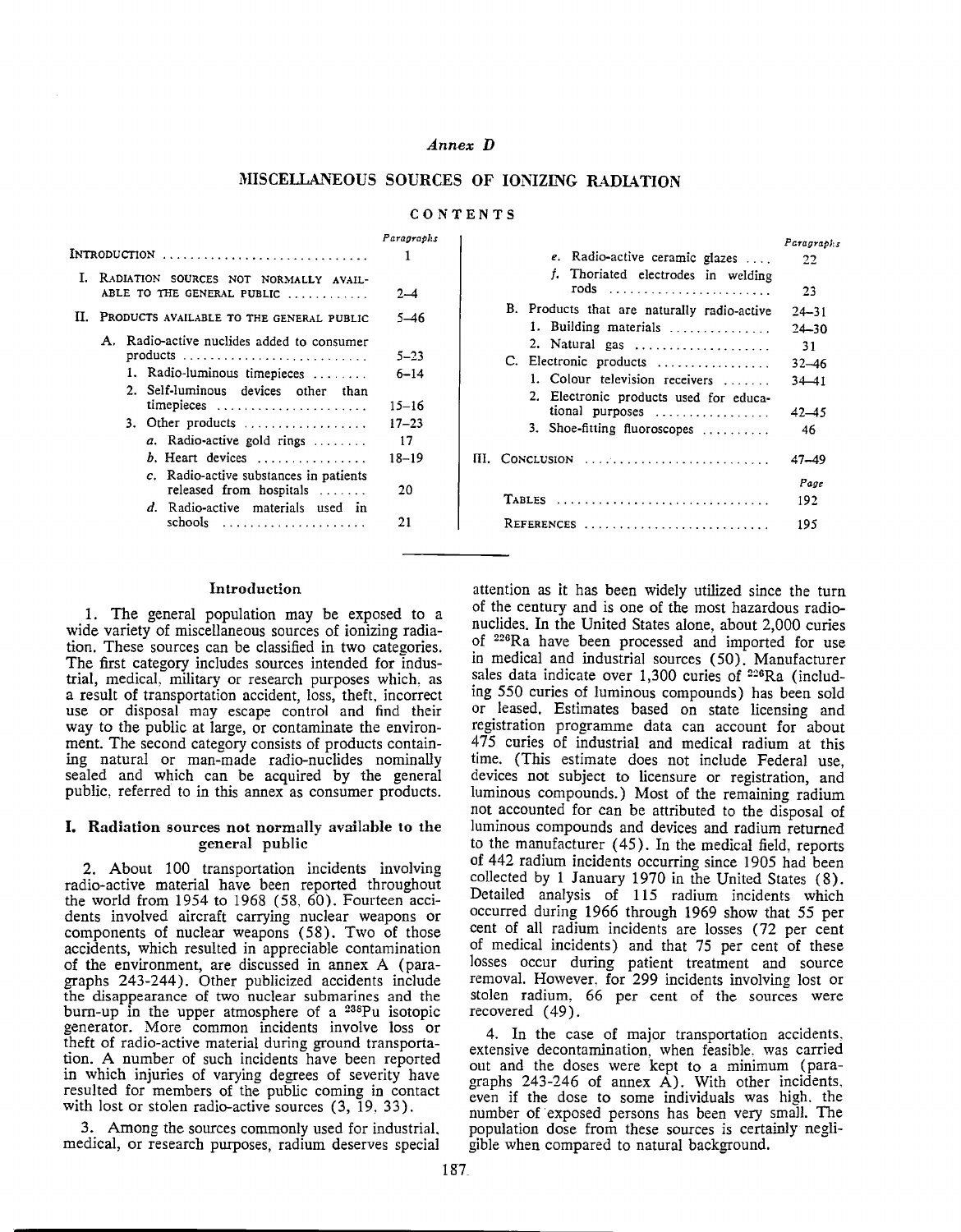## II. Products available to the general public

## A. RADIO-ACTIVE NUCLIDES ADDED TO CONSUMER PRODUCTS

5. Radio-active materials, either natural or manmade, are often incorporated into consumer products. A list of such products, which does not pretend to be comprehensive, is presented in table 1 ( 13). The use of radio-nuclides to produce luminosity appears at present to be the largest single application of radionuclides in products available to the general public. Quantitative data on the doses resulting from the distribution of such products are scarce but it is estimated that the contribution of radi0-luminous timepieces, which is relatively well documented, amounts to more than half of the average gonad dose from all consumer products containing radio-active materials (45).

# 1. *Radio-luminous timepieces*

6. Several studies on doses arising from radioluminous timepieces were conducted around 1960, when 226Ra predominated as the activating material (12, 25, 31, 34, 51, 52). The alpha activity of such a source is the main means of producing fluorescence, while the beta activity and accompanying gamma rays give rise to the external radiation exposure of the wearer. The radium content of self-luminous timepieces was found to vary considerably, depending upon many factors such as size of hands and dials, and radium concentration in the luminous paint. In a summary of the investigations, Seelentag and Schmier (52) reported that the average radium content of men's wrist watches containing radium as a luminizing material varied from 0.014 to 0.36 microcurie, with a maximum observed value of 4.5 microcurie.

7. The actual dose received by a wearer will depend on a number of factors such as the amount of radium in the watch, the length of time that the watch is worn during the day, and the habits of the wearer. It has been estimated (52) that the annual gonad dose to males wearing a watch only during waking hours (16 hours per day) might be about one fifth of the 24-hour dose. and might be about 15-30 millirads per year, normalized to a watch activity of one microcurie.

8. Radium-dial pocket watches, which are worn in relatively close proximity to the gonads, are potentially a greater genetic hazard than wrist watches with equal amounts of <sup>226</sup>Ra (43). However, they are not worn overnight, and measurements on a phantom indicated that the annual dose to the testes is about 60 mrad  $\mu$ Ci<sup>-1</sup>, which is lower than the average annual dose from a wrist watch of the same activity worn 24 hours a day (27). As regards self-luminous alarm clocks. Joyet and Miller  $(25)$  estimated the average gonad dose from that source to be only one tenth of the gonad dose from luminous wrist watches.

9. Estimates of the genetically-significant dose from radium in watches around the year 1960 are shown in table 2. On average. the genetically-significant dose was 2 mrad  $y^{-1}$  and, in all cases, less than 4 mrad  $y^{-1}$ .

10. The fraction of  $22Rn$  leaking out of the watches was reported to vary widely  $(12)$ . The radon content measured after a build-up of 10 hours in an airtight box was found to varv from around 0.1 to 30 nanocuries per microcurie <sup>226</sup>Ra for new. watertight watches and for loosely sealed, old watches, respectively. The

dose to the lung after inhalation of  $222Rn$  and its decay products depends on the size and ventilation rate of the room in which the watch is used but can be estimated to be in most cases a small fraction of the contribution of natural background.

11. It was already clear in the early 1960s that, probably because of radiation regulations, the average content of <sup>226</sup>Ra in self-luminous wrist watches, as well as the annual production of such watches, was decreasing (52). At the same time, efforts were also made to use beta-active sources of low energy, which emit a small amount of gamma radiation or none at all, such as <sup>3</sup>H or <sup>147</sup>Pm, to eliminate the external radiation exposure. For a period <sup>90</sup>Sr was used but has now been discontinued on account of the beta radiation and Bremsstrahlung escaping from the watch and the hazard for the workers involved. In 1967, the ENEA and the IAEA jointly recommended that only 3 H, 147Pm and 226Ra should be used as activating radio-nuclides in luminous paint for dials and hands of timepieces and that <sup>3</sup>H or <sup>147</sup>Pm should be preferred as far as possible (18). Average and maximum recommended values of the radio-nuclide content to be used per timepiece were also indicated.

12. In recent years, 226Ra in watches has tended to be replaced by 3H and, to a lesser extent, 147Pm. In 1968, the annual United States production and importation of timepieces activated by 226Ra was estimated to be about 3 million whereas 6 to 7 million timepieces contained <sup>3</sup>H or <sup>147</sup>Pm (45).

13. Although the use of 3H eliminates the risk of external irradiation, experience has shown that tritiated water, or a simple tritiated organic molecule, evolves from the self-luminous compound (26, 63) and leakage of 3H from watches has been found to result in annual doses to wearers of the order of one millirad (65).

14. The Committee is not aware of any recentlypublished survey on radiation doses resulting from the use of self-luminous timepieces. However, taking into account the increased use of nuclides giving rise to smaller exposure and the development of performance standards, it seems very likely that the geneticallysignificant dose has considerably decreased since 1960.

# 2. *Self-luminous devices other than timepieces*

15. Although nowadays radio-luminous phosphors are usually activated by 3H, radium bas been extensively used, primarily by the aircraft industry and the military. During World War II, the major United States manufacturer of luminous markers used several hundred curies of radium in production for the armed forces. Some of those products find their way into consumer outlets as government surplus ( 48).

16. The dose resulting from the normal use of the majority of self-luminous devices is probably very low but the possibility always exists that persons receive greater exposure than expected because of the release of the radio-nuclide during accidents, fire or unconventional use of the product. However, the probability of such circumstances occurring will normally be small (13).

# 3. *Other products*

# a. *Radio-active gold rings*

17. It has been reported that spent gold-encased radon seeds, originally intended to be implanted into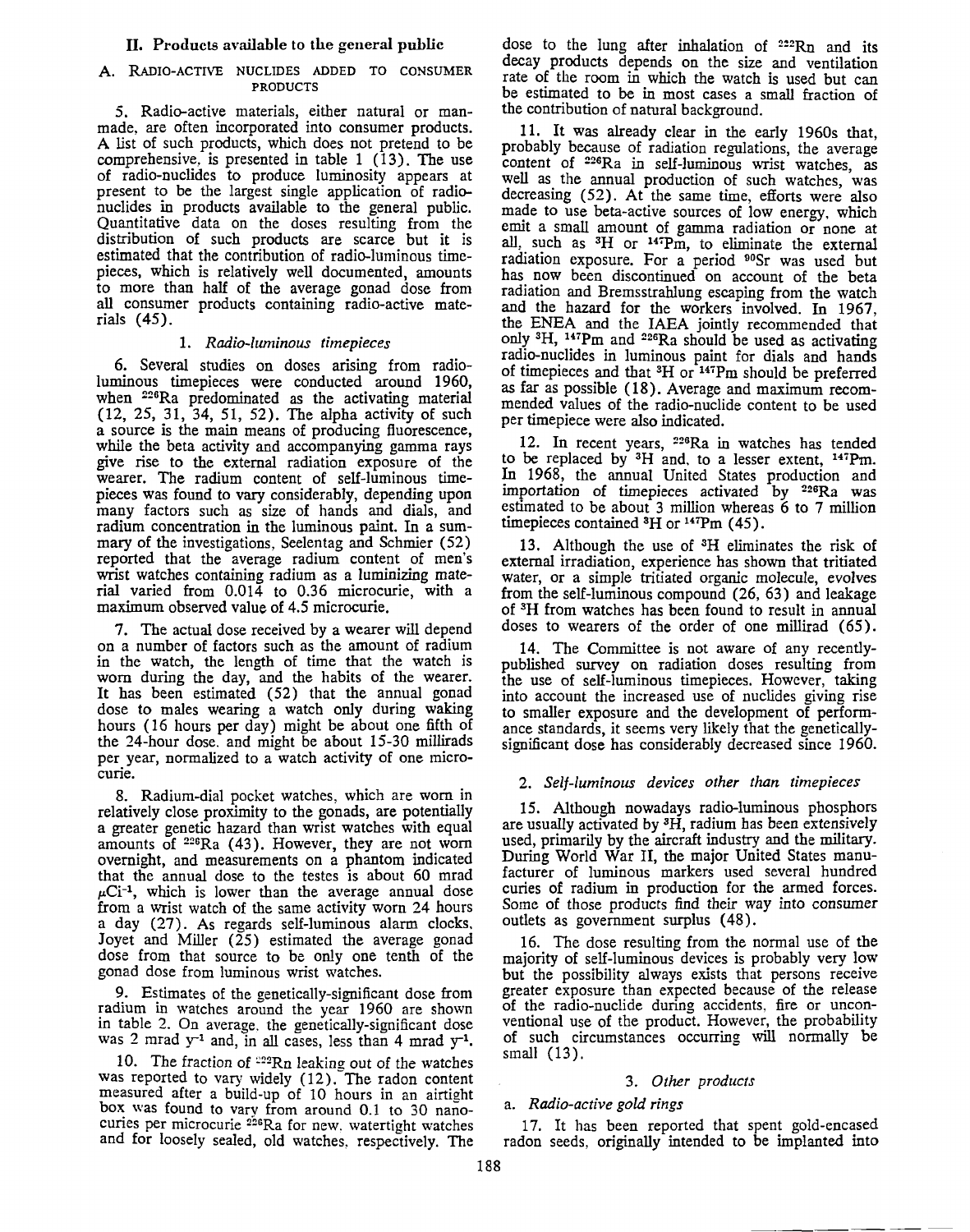tumours, have occasionally been used in the manufacture of gold rings ( 4, 56). In one instance irradiation from long-lived daughter products of radon that became incorporated in the gold caused sufficient damage to adjacent skin to necessitate amputation of the affected finger.

## b. *Heart devices*

18. Owing to its high ratio of power output to weight and volume, and to its long half-life, <sup>238</sup>Pu is used as a power source for isotopic generators. In the medical field, about  $10^{-238}$ Pu sources were in use in patients in March 1972 as batteries for heart pacers. This practice has been introduced to avoid the surgical replacement of the conventional electrical batteries in heart pacers each 18 months. 238Pu is also envisaged as a power supply for a mechanical pump which would totally replace the human heart. If all the technological problems can be overcome, there might be as much as 100 megacuries of  $238\text{Pu}$  committed to this use by the tum of the century (29).

19. In the present state of technology, the dose equivalent received by someone staying continuously near the patient would be of the order of one rem per year for an artificial heart and of one millirem per year for a heart pacer (15). The dose to the adjacent tissue in a person wearing a pacemaker would be very much higher but is essentially a matter of medical concern only.

## c. *Radio-active substances in patients released from hospitals*

20. Members of the families of patients who have been released from hospitals after having been treated with radio-active substances may receive some exposure from radio-active nuclides still retained in the patients. The practices concerning the amount of activity permitted in patients leaving hospitals vary from country to country but often reflect current international recommendations (22) intended to limit the dose received by other persons than the patient to less than 0.5 rad per year.

## d. *Radio-active materials used in schools*

21. Pupils in schools sometimes use radio-active materials in science classes. Recommendations for the protection of pupils exposed to radiations used in schools have been given by the ICRP (21).

## e. *Radio-active ceramic glazes*

22. The use of uranium compounds to produce certain brightly colored pigmented glazes for ceramicware such as platters, pitchers, vases, water mugs and coffee cups was reported as early as 1906. For a set of tableware widely available in the United States, it is estimated that the beta-radiation dose to the hands, assuming a continuous contact with the tableware for 90 minutes per day, ranges from 2 to 10 rads per year (36).

## f. *Thoriated electrodes in welding rods*

23. When thoriated tungsten electrodes are used to generate an arc, thorium is released from the arc and becomes airborne as a fume. The activity released is sufficiently diluted by normal convection currents for the concentration in the air breathed by the operator to be very low. Significant concentrations might result only if the equipment is used in a small, totally enclosed, space (5).

## 1. *Building materials*

24. The relative content of natural radio-nuclides in building materials may lead to a significant difference between the external radiation dose rates received indoors and outdoors. The walls of buildings act as a shield against outside radiation but this effect is often offset by radiation resulting from the radioactivity of the building materials (annex A, paragraphs 132-136).

 $25.$  Increases in exposure occur when highly-radioactive construction materials are used. For instance, phosphate rocks often have a high content of radium  $(37)$ . In the United States, the growth of the phosphate mdustry. linked to the use of the tailings as building material, bas possibly led to a significant increase in the exposure of local populations (32). In a United Kingdom survey, gypsum which is also a waste product from fertilizer from imported phosphate rock was found to be at least twice as active (in terms of gammaray emission rate per gramme) as any other building material ( 14). In Sweden, light-weight concrete from uranium-rich shales has been reported to give indoor dose rates two to three times the normal outdoor dose rate (59).

26. A special situation arose in Grand Junction, Colorado, in the United States, where approximately 200,000 tonnes of uranium-mill tailings were used during the period 1952-1966 as fill material under streets, driveways, swimming pools, water pipes and sewer mains, but also in habitable structures where they resulted in potential exposures from external gamma radiation and inhalation of 222Rn decay products. By August 1971, gamma levels had been assessed in approximately 10,600 structures out of 18,000. About 3,000 of these were actually found to have tailings under, or adjacent to, the building (11, 55). It is estimated that the total number of structures with tailings located under or against them in the Grand Junction area is about 3,600 (55).

27. Analyses of gamma maps of about 1,000 habitable structures, including residences, schools, business and public buildings. were completed by October 1971. Data for 670 residences show that, in 80 per cent of these, the average levels above background (taken as 9  $\mu$ R h<sup>-1</sup>) are less than 10  $\mu$ R h<sup>-1</sup>; in about 18 per cent they are in the range 10-50  $\mu$ R  $h^{-1}$ , and in only 0.3 per cent above 100  $\mu$ R  $h^{-1}$  (11). Assuming that the average time spent indoors is 17 hours per day (paragraph 263 of annex A), doses to the gonads corresponding to levels of 10, 50 and 100  $\mu$ R h<sup>-1</sup> are approximately 50, 250 and 500 mrad y-1, respectively.

28. The concentration of *<sup>222</sup>*Rn decay products in structures built with tailings are not readily correlated with the gamma levels. Preliminary measurements indicated levels of radon daughters ranging up to  $0.4 \text{ WL}^1$  which is 100 times the background level  $(11)$ .

<sup>1</sup> A working level (WL) is the term used in uranium mines to describe radon-daughter product activities in air. This term is defined as any combination of short-lived radon-daughter products in one litre of air that will result in the ultimate emission of 1.3 105 MeV of potential alpha energy. The numerical value of the working level is derived from the alpha energy released by the total decay through <sup>214</sup>Po of the short-lived radon decay products <sup>218</sup>Po, <sup>214</sup>Pb and <sup>214</sup>Bi at radio-active equilibrium with 100 pCi of 222Rn per litre of air.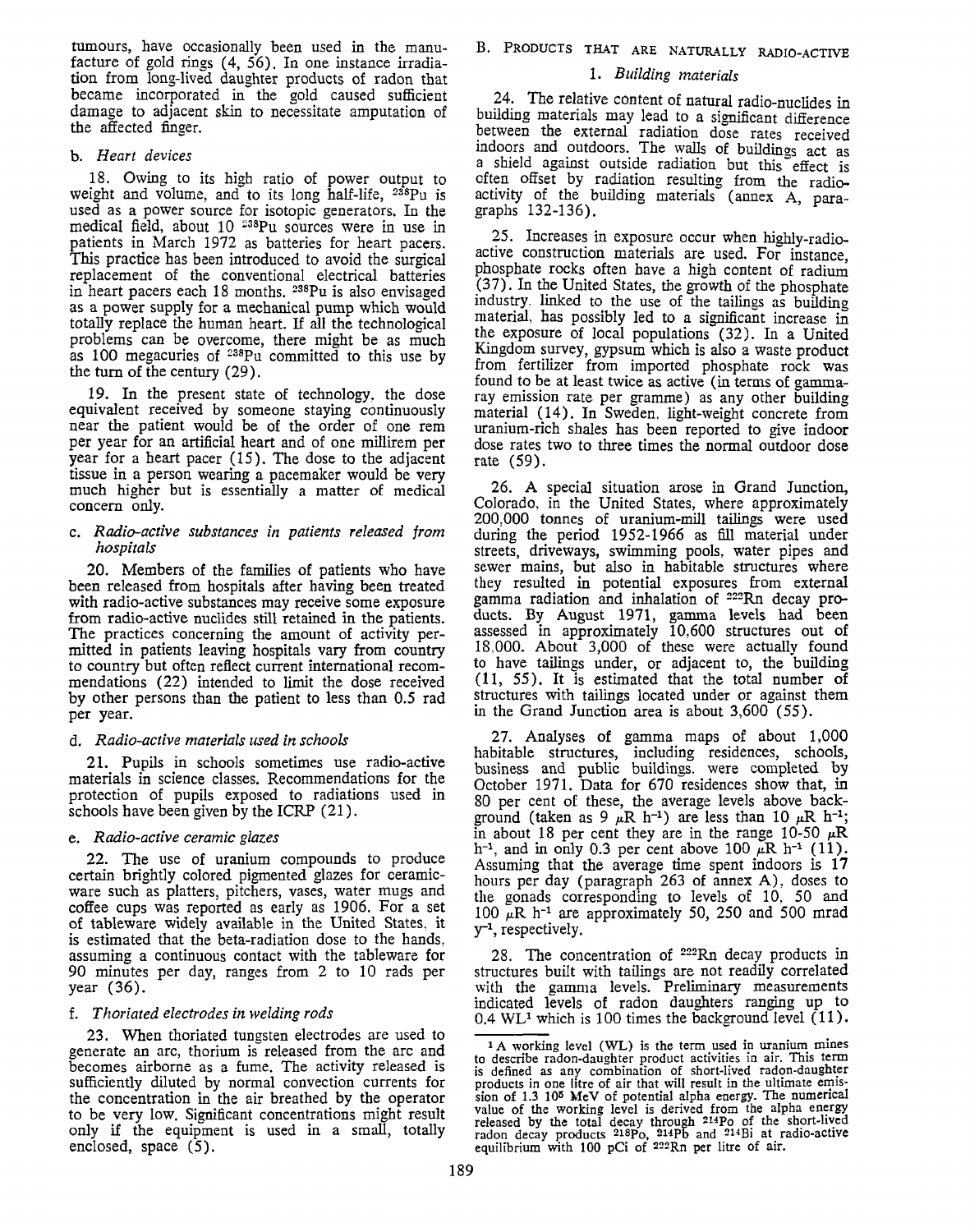29. So far the area of Grand Junction is the only one where it has been determined that tailings have been used extensively in construction. However, some tailings have been found under structures in other cities in Colorado and surveys are being carried out in the United States to investigate the extent of use of tailings in all areas surrounding present and former mill operations (11). It is not known if similar situations occur in other countries.

30. By contrast it is clear that an appropriate choice of low radio-activity raw materials would cause a significant reduction in the population dose from external radiation, as several studies have shown that, on a national basis, the radio-activity of a building material varies considerably (30, 64).

### **2.** *Natural gas*

31. Average 22~Rn levels in natural gas samples collected from different geological formations of the United States were found to range from 3 to 67 pCi  $l^{-1}$ , with a maximum observed value of  $160$  pCi  $1^{-1}$  (6). When natural gas is used. <sup>222</sup>Rn is released. Its maximum build-up is expected to occur in a closed area containing unvented gas appliances. In a typical dwelling. its concentration in air would be about 500 times less than its concentration in gas (24). Taking an average  $2^{2}$ Rn level in gas of 35 pCi  $1^{-1}$ , the concentration in air would be about  $0.07$  pCi  $1^{-1}$ , which, assuming average conditions of radio-active equilibrium between <sup>222</sup>Rn and its daughters, corresponds to a dose of about 20 mrad  $y^{-1}$  to the basal cell nuclei of the bronchial epithelium (annex A, paragraph 117). However. actual doses are expected to be much lower because most appliances are vented and also because any appreciable transmission time from well to consumer would decrease the <sup>222</sup>Rn content by radioactive decay.

## **C. ELECTRONIC PRODUCTS**

32. Electronic products may be sources of ionizing radiation when electrons are accelerated at potentials in excess of about 10 kilovolts. Potential emitters of x rays are high-voltage rectifiers. radio-transmitter tubes. klystrons. electron microscopes, etc. A large variety of those devices are used for medical, industrial. or research purposes and are outside the scope of this annex. However. it may be recalled here that the problem of stray x rays around high-voltage tubes was exemplified in 1960 when two technicians exposed to pulsed x rays from an unshielded klystron tube were seriously injured in Lockport, USA (17).

33. Household colour television receivers are the most common electronic products with the potential of exposing the general public to x radiation.

## I. *Colour television receivers*

34. Since the advent of commercial television broadcasting. it has been recognized that cathode-ray tubes of television receivers produce x rays, the output of which depends sharply on tube voltage and is directly proportional to tube current.<sup>2</sup> In monochrome sets. the x rays are produced in small amount and have a poor penetrating power. because of the relatively low accelerating voltage of about 20 kilovolts 2nd the

small beam current of some  $0.1$  milliampere. X-ray production in colour television sets is enhanced because of an increase of the accelerating voltage to 25 kilovolts or more and of the beam current to about one milliampere resulting in a greater production of more penetrating radiation. High-voltage rectifiers and shunt regulator tubes are the other sources of  $x$  rays in a television receiver. Certain models are designed to operate without shunt regulator tube and some are fully transistorized. The trend towards solid-state circuitry is likely to continue and implies that the only vacuum device remaining in a television receiver within a **few**  years will be the picture tube (7).

35. The public-health significance of the problem is potentially greatest in the United States. where 25 million colour sets were in use in January 1970 (53) and where it is estimated. from the present rate of increase of colour television sets, that approximately 70 per cent of all homes will have them by 1975 (16). In 1967, approximately 110,000 large-screen colour television receivers were modified by replacing the highvoltage shunt regulators which produced an excessive downward emission of x rays (47). A field survey conducted in the state of Florida in November 1967 on 148 sets showed that the modification programme had been effective but discovered that 43 sets had x-ray emissions from sources other than the shunt regulator tube in excess of the ICRP limit. These x rays originated from component sources that could be associated with the sets of all manufacturers. thus indicating a potential industry-wide problem (38). To obtain additional information. a home survey was conducted in the Washington (D.C.) metropolitan area in December 1967 and January 1968. It was found that 76 per cent of the 1.124 colour television receivers examined did not emit any measurable levels of x rays but that 6 per cent exhibited exposure rates above the ICRP limit, in most cases because of excessively-high voltage (39). X rays were detected regardless of the age of the sets but there was evidence of a downward trend for receivers sold from 1964 to 1967.

36. Table 3 presents the estimates of the average annual doses for both children and adults. based on average viewing habits and on the average front face exposure rate of 43  $\mu$ R h<sup>-1</sup> at five centimetres that were observed in the Washington survey. The average dose to the gonads of male children is estimated at 1.5 mrad  $y^{-1}$  but the distribution of x-ray emission would suggest that about 1 per cent of the viewing population might receive doses larger than those presented in table 3 by a factor of about 60 ( 40). The annual genetically-significant dose to the United States population was estimated to be 0.5 millirad based on the assumptions that. over the country. the distribution of x rays from television sets and the viewing habits of the population are similar to those observed in the Washington metropolitan area (66). However, it was pointed out that the energy dependence of the detectors used in the Florida and Washington survevs led to overestimates of up to a factor of three of the exposure rate of cathode-ray tube and rectifier tube emissions (66).

37. Other home surveys were more recently conducted in the United States in order to check if the x-ray emissions complied with the guidelines. In Pennsylvania and in Puerto Rico, less than 10 per cent of the colour televisions surveyed were found to emit radiation in excess of the ICRP limit and none exceeded

<sup>&</sup>lt;sup>2</sup> The ICRP recommends that the x-ray exposure rate 5 cm from the surface of any television set should not exceed 0.5 mR h<sup>-1</sup>, which is equivalent to an air dose rate of  $0.435$  mrad  $h^{-1}$  (20).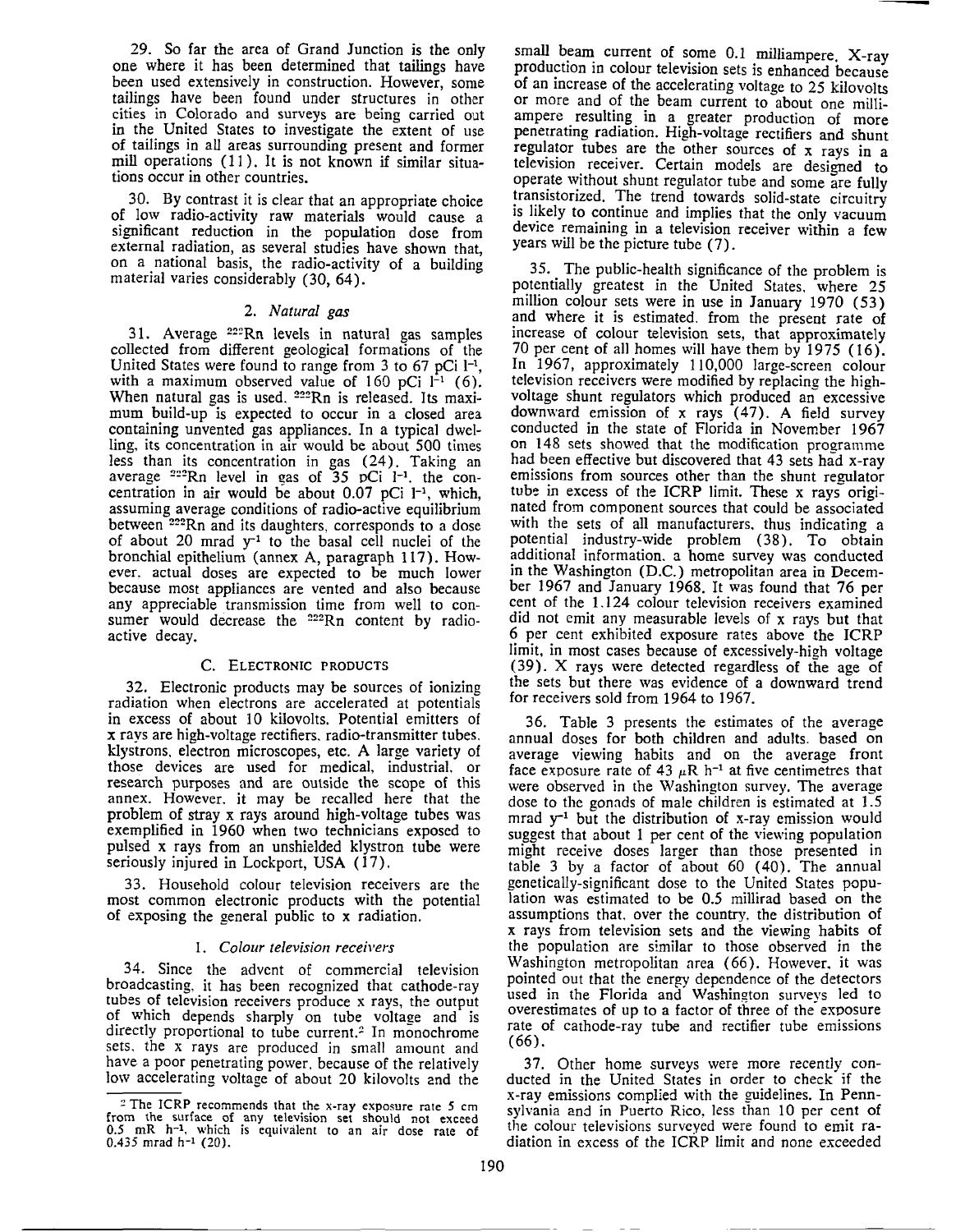$3.0$  mR  $h^{-1}$  (9, 28). In Suffolk County, New York, over 6,000 sets were inspected in 1968-1969; about 16 per cent emitted radiation in excess of  $0.5$  mR  $h^{-1}$ , the maximum observed being  $150$  mR  $h^{-1}$  (1). The outstanding causes of x-ray emissions were improper adjustment of the high-voltage control and faulty shuntregulator tubes. A follow-up of this survey showed that approximately 11 per cent of the sets that were re-surveyed were emitting x rays above the ICRP limit because of improper servicing (2).

38. The first phase of the United States performance standard for television receivers became effective for sets manufactured after 15 January 1970, and the final and most stringent aspect was effective after June 1971. Television receivers must meet the 0.5 mR h-1 limit under conditions of extreme misadjustment and with the component and/or circuit failure that maximizes emission ( 44). This means that under typical operating conditions. the emission from recently-built colour television receivers is expected to be indistinguishable from background ( 54).

39. Smaller-scale surveys have been conducted outside the United States. In the United Kingdom, the only source of x rays in currently-produced sets is the picture tube and the maximum dose rate occurs at the front screen. A survey completed by April 1970 concluded that the average male-gonad dose from normal viewing of receivers whose picture tube is set at a typical high voltage is about 0.8  $\mu$ rad y<sup>-1</sup> (41). Allowing for high voltage regulation. variability of x-ray output and the effect of line voltage fluctuations, the dose rate in air five centimetres from any receiver leaving a factory is unlikely to exceed 15  $\mu$ rad h<sup>-1</sup>, corresponding to an average male-gonad dose of about  $0.2$  mrad  $y^{-1}$ . It was observed that under test conditions of service misadjustment or circuit failure tending to maximize x-ray emission or both conditions combined, some manufacturers' receivers could be made to exceed slightly the ICRP limit  $(42)$ .

40. In Canada, in contrast to the other surveys, the front face of the sets was not monitored as it was assumed that the glass safety plate of the picture tube provided an effective shielding. About 11 per cent of the receivers tested gave dose rates above the ICRP limit but the proportion was found to decline in successive years since 1966 (10).

41. The foregoing surveys, as well as the results reported from other countries (23), tend to show that. under conditions of normal operation and proper servicing, the x-ray emission from recently-built colour television receivers is negligiole.

### 2. *Electronic products used for educational purposes*

42. Many schools in their science class demonstrations use equipment which produces ionizing radiation. During April 1969. a survey was performed in 181 high schools throughout the United States to determine the magnitude of possible radiation hazards from demonstration devices designed to emit x rays or which may emit x rays as a result of their intended use (61).

43. Survey findings showed that three types of cold cathode gas discharge tubes produced outside the **tube**  significant levels of x rays which were not essential to the effect demonstrated. An estimate of 15.000 to 30,000 of those tubes, which were used to demonstrate

the beat effect, the magnetic effect, and the fluorescence effect of cathode rays, had been distributed by the United States producer from about 1910 to 1968. The x-ray exposure rate at a distance of 30 centimetres was greater than 0.1 R h-1 for 25 per cent of the 175 tubes tested, and greater than 1 R  $h^{-1}$  in the proportion of 6 per cent. The number of students who might have been exposed and the average exposure were not determined. As a consequence of the survey, the company currently manufacturing the tubes in the United States ceased the production of the faulty tubes and redesigned them. The fluorescence-effect and the magnetic-effect tubes were then found to meet the newly-promulgated requirements of 10 mR h-1 at 30 centimetres from any surface or enclosure of the tube, and were allowed to be sold. The heat-effect tube failed to meet requirements and its production was terminated (62).

44. In the same survey, 103 x-ray tubes were found, of which 97 were unshielded and many were reported as not in use. Measurements were made on 21 of the unshielded tubes. Eleven emitted at rates of roentgens per hour 60 centimetres from the anode, the maximum calculated value being  $108$  R h<sup>-1</sup>. Some of the tubes could emit X rays in all directions at rates many times the recommended maximum. Under the new regulation. the divergence of the x-ray exit beam should not exceed  $\pi$  steradians and the enclosure must be equipped with a beam-blocking device (46).

45. In a preliminary survey conducted in Kansas schools in 1968, measurable exposure rates were recorded in the vicinity of the x-ray tubes and of some cold-cathode gas discharge tubes (57). The maximum exposure which resulted from the use of hand fluoroscopes was to the bands of 10 high school students over a school year and amounted to about 700 millirads. Other exposure rates were lower by at least an order of magnitude. Most of the x-ray-producing devices available in the schools were not in use. Subsequently, discontinuance of hand fluoroscopy was recommended.

## 3. *Shoe-fitting fiuoroscopes*

46. In its 1962 report, the Committee referred to the irradiation of individuals by shoe-fitting fluoroscopes. Information available to the Committee indicates that those devices are much less frequently used than formerly. When in use, they will cause exposure rates to the feet of about 5 rads per minute or more.

## **m. Conclusion**

47. The widespread use of self-luminous wrist watches activated by  $2^{26}Ra$  led to a genetically-significant dose of about 2 mrad  $y^{-1}$  around 1960. As a consequence of international recommendations and national regulations in some countries. the use of 226Ra is being gradually discontinued and is being replaced by 3H and, to a lesser extent, 147Pm. which give rise to much lower doses to the users. There is no recent estimate of the present contribution of self-luminous wrist watches to the genetically-significant dose but it is expected to be considerably reduced from the 1960 value. However. significant individual doses are likely to be received in case of accidental ingestion of the radio-luminous paint.

48. The radiation exposure from colour television receivers seems to follow the same trend. In the United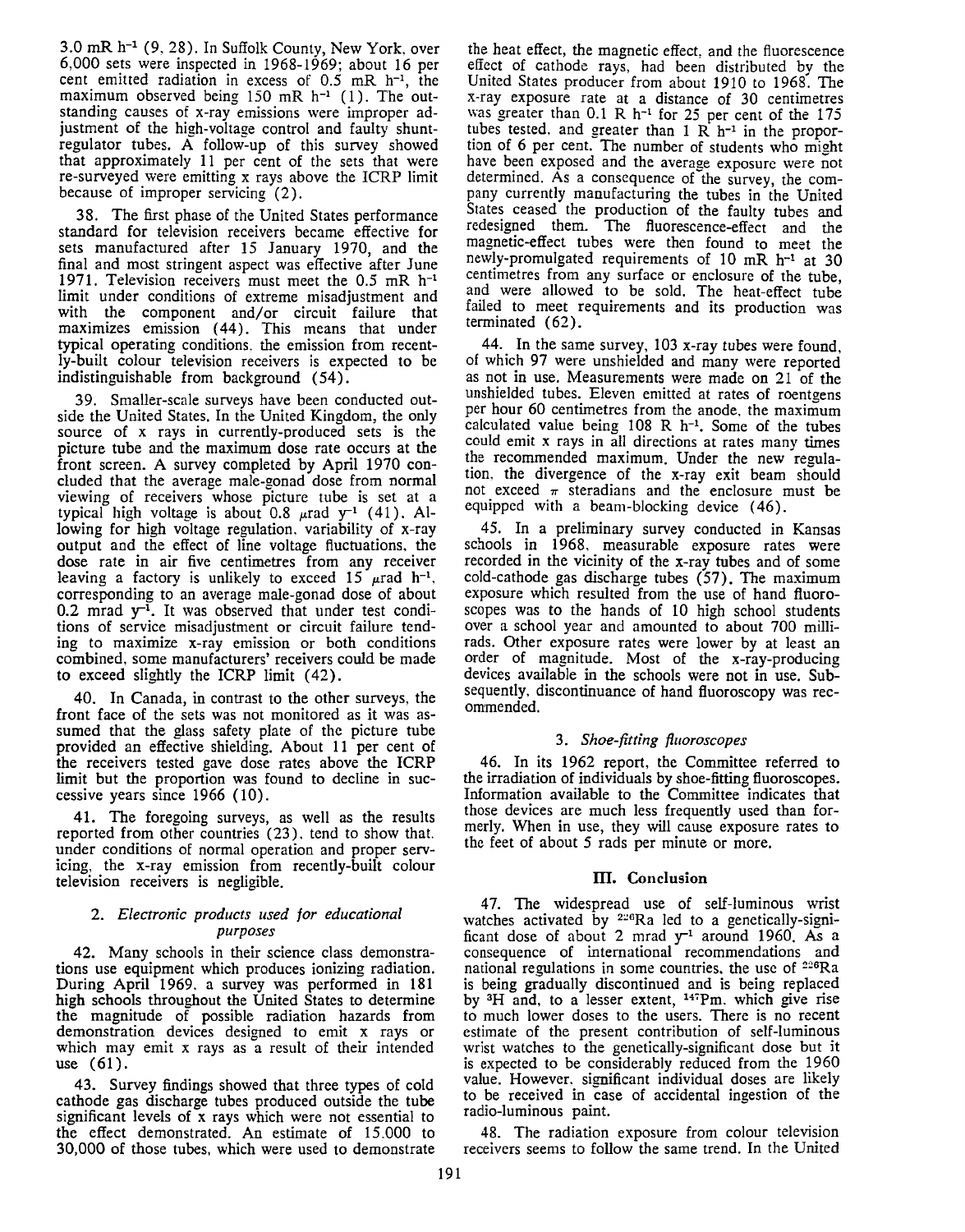States, the genetically-significant dose from that source was estimated to be  $0.5$  mrad  $y^{-1}$  in 1967. Since then, federal performance standards for television receivers have gone into effect so that the genetically-significant dose should now be very small. In the other countries, because the proportion of colour television sets is much lower than in the United States, the geneticallysignificant dose is also certainly very small.

49. The external radiation is influenced to a large extent by the radio-active content of the building ma-

L

terials. Analysis of table 18 of annex A indicates that the average external dose rate indoors may be lower or higher than the outside dose rate depending upon local circumstances such as geology, choice and origin of building material, etc. It is evident that the influence of the building material on the external dose rate is very high, and that the choice of material therefore should be given proper attention. Building materials with unusually high radio-active contents should be avoided.

TABLE 1. PRODUCTS CURRENTLY AVAILABLE CONTAINING RADIO-NUCLIDES (13)

|  | Products                             | Nuclide             | Activity or mass per product<br>(range of approximate values) |
|--|--------------------------------------|---------------------|---------------------------------------------------------------|
|  | A. Radio-luminous products           |                     |                                                               |
|  | (a) Paints and plastics              |                     |                                                               |
|  |                                      | 3H                  | 5 to 25 mCi                                                   |
|  | 1. Timepieces $\ldots$               | 147Pm               | 65 to 200 $\mu$ Ci                                            |
|  |                                      | $^{226}\mathrm{Ra}$ | 0.1 to 3 $\mu$ Ci                                             |
|  |                                      | зH                  | up to 10 Ci                                                   |
|  | 2. Aircraft instruments              | 147 Pm<br>226Ra     | up to 0.3 Ci<br>up to 20 $\mu$ Ci                             |
|  |                                      | 3H                  | 5 to 50 mCi                                                   |
|  | 3. Compasses $\dots$                 | $147$ Pm            | $10 \mu$ Ci                                                   |
|  | 4. Instrument dials and mark-        |                     |                                                               |
|  |                                      | зH                  | 25 mCi                                                        |
|  | 5. Instruments, signs and indi-      |                     |                                                               |
|  | cators $\dots\dots\dots\dots\dots$   | 147 Pm              | 0.75 Ci                                                       |
|  | 6. Thermostat dials and point-       |                     |                                                               |
|  | .<br>ers                             | зн                  | 25 mCi                                                        |
|  | 7. Automobile lock illumina-         | 3H                  | 2 to 15 mCi                                                   |
|  | $tors$                               | $147$ Pm            | 2 mCi                                                         |
|  | 8. Automobile shift quadrants        | 3H                  | 25 mCi                                                        |
|  | 9. Bell pushes                       | 3H                  | $0.3 \text{ mCi}$                                             |
|  | 10. Speedometers                     | 147Pm               | $0.1$ mCi                                                     |
|  | for<br>underwater<br>11. Rims        |                     |                                                               |
|  | watches $\dots\dots\dots\dots\dots$  | зH                  | $0.3$ mCi                                                     |
|  | 12. Fishing lights                   | 14C                 | 3 to 4 mCi                                                    |
|  | 13. Spirit levels                    | 3H                  | 5 to 25 mCi                                                   |
|  | (b) Sealed tubes                     |                     |                                                               |
|  | 1. Marine compasses                  | зH                  | 0.2 to 2 Ci                                                   |
|  | 2. Marine navigational instru-       |                     |                                                               |
|  | ments $\dots\dots\dots\dots\dots$    | зH                  | 0.25 Ci                                                       |
|  |                                      | 3H                  | 4 Ci                                                          |
|  | 3. Markers $\dots \dots$             | 85Kr                | 0.3 Ci                                                        |
|  | 4. Instruments, signs and in-        | зH                  | 2 Ci                                                          |
|  | dicators                             | 85Kr                | 0.25 Ci                                                       |
|  | 5. Exit signs for commercial         |                     |                                                               |
|  | buildings                            | 3H                  | 15 Ci                                                         |
|  | 6. Large signs $\dots \dots \dots$   | зH                  | 30 Ci                                                         |
|  | 7. Small exit signs                  | 3H                  | 2 Ci                                                          |
|  | 8. Step markers                      | зH                  | 2 Ci                                                          |
|  | 9. Mooring buoys and lights          | зH                  | 2 Ci                                                          |
|  | 10. Public telephone dials           | зH                  | 0.5 Ci                                                        |
|  | 11. Light switch markers $\dots$ .   | зн                  | 0.2 <sub>ci</sub>                                             |
|  | 12. Bell pushes                      | 3H                  | 10 mCi                                                        |
|  | 13. Miniature light sources          | зH                  | 20 mCi                                                        |
|  | B. Electronic and electrical devices |                     |                                                               |
|  |                                      | зH                  | 1 to $104 \mu$ Ci                                             |
|  |                                      | $^{\tt sNi}$        | 1 to 5 $\mu$ Ci                                               |
|  | 1. Electronic tubes                  | $147$ Pm<br>85Kr    | $1 \mu Ci$<br>1 to 5 $\mu$ Ci                                 |
|  |                                      | 60Co                | 0.15 to 5 $\mu$ Ci                                            |
|  |                                      | 226Ra               | $0.1 \mu$ Ci                                                  |
|  |                                      | 137Cs               | 5 µCi                                                         |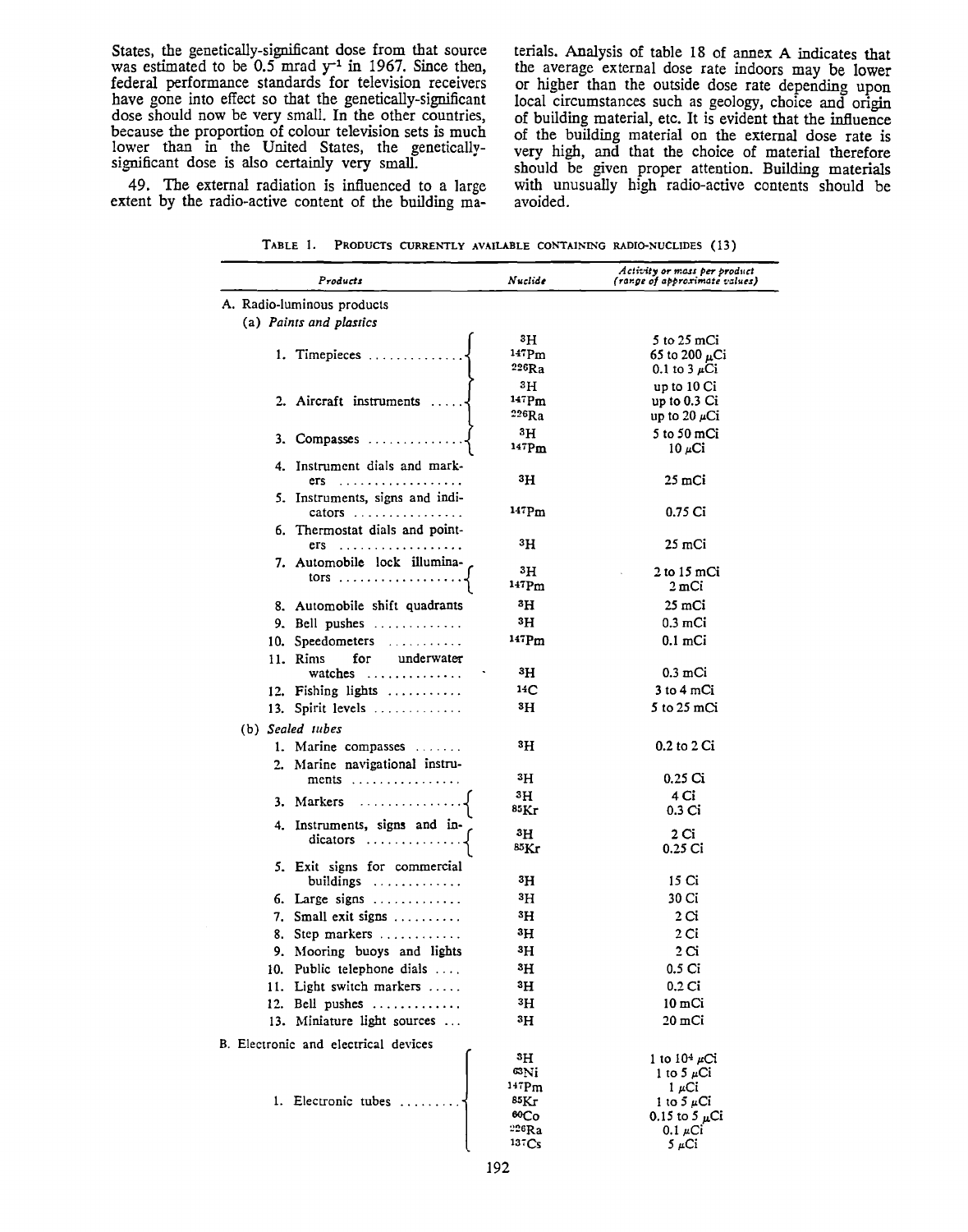|                       | Products                                                                | Nuclide             | Activity or mass per product<br>(range of approximate values) |
|-----------------------|-------------------------------------------------------------------------|---------------------|---------------------------------------------------------------|
|                       | 2. Glow discharge tubes                                                 | 85Kr                | 0.01 to 10 $\mu$ Ci                                           |
|                       | 3. Voltage discharge tubes                                              | $14.5$ Pm           | $3 \mu$ Ci                                                    |
|                       | 4. Cold cathode tubes                                                   | ٠H                  | 90 µCi                                                        |
|                       | 5. Fluorescent lamp starters                                            | $22$ s $\rm Ra$     | $1 \mu$ Ci                                                    |
|                       | 6. Gas discharge lamps (high                                            |                     |                                                               |
|                       | pressure mercury-vapour                                                 |                     |                                                               |
|                       | lamps)                                                                  | Natural thorium     | 6 10 <sup>-3</sup> $\mu$ Ci                                   |
|                       | 7. Vacuum tubes                                                         | Natural thorium     | 0.8 to 1.2 per cent by weight                                 |
|                       | 8. Electric lamps                                                       | Natural thorium     | 50 mg                                                         |
|                       | 9. Germicidal<br>lamps.<br>sun                                          |                     |                                                               |
|                       | lamps, lamps for outdoor                                                |                     |                                                               |
|                       | and industrial lighting                                                 | Natural thorium     | 2 g                                                           |
|                       | 10. Glow lamps $\dots \dots \dots$                                      | зH                  | $0.01$ mCi                                                    |
|                       |                                                                         | $147$ Pm            | 30 µCi                                                        |
|                       |                                                                         | 60Co                | $5 \mu$ Ci                                                    |
|                       | 11. Spark gap tubes                                                     | $83$ Ni             | 5 µCi                                                         |
|                       |                                                                         | 137Cs               | 5 µCi                                                         |
|                       | 12. High voltage protection de-                                         |                     |                                                               |
|                       | $vices$                                                                 | 147Pm               | 3 µCi                                                         |
|                       | 13. Low voltage fuses $\dots\dots$                                      | 147P <sub>m</sub>   | $3 \mu$ Ci                                                    |
| C. Antistatic devices |                                                                         |                     |                                                               |
|                       |                                                                         | 226Ra               | $0.2$ to $1$ mCi                                              |
|                       | 1. Lightning rods                                                       | 241Am               | $0.06$ to $0.7$ mCi                                           |
|                       | 2. Antistatic devices contained                                         |                     |                                                               |
|                       | in instruments                                                          | 226Ra               | 10 µCi                                                        |
|                       |                                                                         | $210P_O$            | $0.05$ to $0.5$ mCi                                           |
|                       | 3. Antistatic brushes                                                   | 241 Am              | 2 to 25 $\mu$ Ci                                              |
|                       | 4. Antistatic devices contained                                         |                     |                                                               |
|                       | in precision balances                                                   | 3H                  | 1 mCi                                                         |
|                       | D. Gas and aerosol (smoke) detectors                                    |                     |                                                               |
|                       |                                                                         | 241 Am              | $0.06$ to $0.1$ mCi                                           |
|                       |                                                                         | 226Ra               | 0.01 to 15 $\mu$ Ci                                           |
|                       | 1. Smoke and fire detectors                                             | 85Kr                | 7 mCi                                                         |
|                       |                                                                         | Natural or depleted |                                                               |
|                       |                                                                         | uranium             | 7.5 mg                                                        |
|                       | E. Ceramic, glassware, alloys, etc. con-                                |                     |                                                               |
|                       | taining uranium or thorium                                              |                     |                                                               |
|                       | 1. Chinaware                                                            | Natural uranium     | 10-2 $\mu$ Ci cm <sup>-2</sup> surface                        |
|                       |                                                                         | Natural thorium     | 20 per cent by weight (glaze)                                 |
|                       | 2. Ceramic tableware glaze $\ldots$ Natural or depleted                 |                     | 20 per cent by weight (glaze)                                 |
|                       |                                                                         | uranium             |                                                               |
|                       | 3. Glassware, glass enamel, Natural thorium                             |                     | 10 per cent by weight                                         |
|                       | glass enamel frit $\dots \dots \cdot \sqrt{\text{Natural or depleted}}$ |                     |                                                               |
|                       |                                                                         | uranium             | 10 per cent by weight                                         |
|                       | 4. Optical lenses                                                       | Natural thorium     | Up to 30 per cent by weight                                   |
|                       | 5. Incandescent gas mantles                                             | Natural thorium     | Up to $0.5 g$                                                 |
|                       | 6. Magnesium-thorium<br>alloys                                          | Natural thorium     | Up to 4 per cent by weight                                    |
|                       | 7. Products containing<br>rare                                          |                     |                                                               |
|                       | earths i.e.:<br>carbons.<br>arc                                         |                     |                                                               |
|                       | lighter flints, metallurgical<br>additives, precision lenses,           |                     |                                                               |
|                       | television tubes, electronic                                            |                     |                                                               |
|                       | microwave de- [Natural thorium<br>ceramics.                             |                     | 0.25 per cent by weight                                       |
|                       |                                                                         |                     |                                                               |
|                       |                                                                         | uranium             | 0.25 per cent by weight                                       |
|                       | 8. Welding rods                                                         | Natural thorium     | 1 to 2 per cent by weight                                     |
|                       | F. Other devices, including scientific in-                              |                     |                                                               |
| struments             |                                                                         |                     |                                                               |
|                       | 1. Gas chromatographs $\ldots$ .                                        | зH<br>63Ni          | 250 mCi<br>12 mCi                                             |
|                       | 2. Static meters                                                        | 241 Am              | 0.5 to 50 $\mu$ Ci                                            |
|                       |                                                                         | 14C                 | $2 \mu$ Ci                                                    |
|                       | 3. Vending machine coins                                                |                     |                                                               |
|                       | 4. Bank cheques                                                         | 14C                 | $0.01 \mu$ Ci                                                 |

|  |  |  |  |  |  | TABLE 1. PRODUCTS CURRENTLY AVAILABLE CONTAINING RADIO-NUCLIDES (13) (continued) |  |  |  |
|--|--|--|--|--|--|----------------------------------------------------------------------------------|--|--|--|
|--|--|--|--|--|--|----------------------------------------------------------------------------------|--|--|--|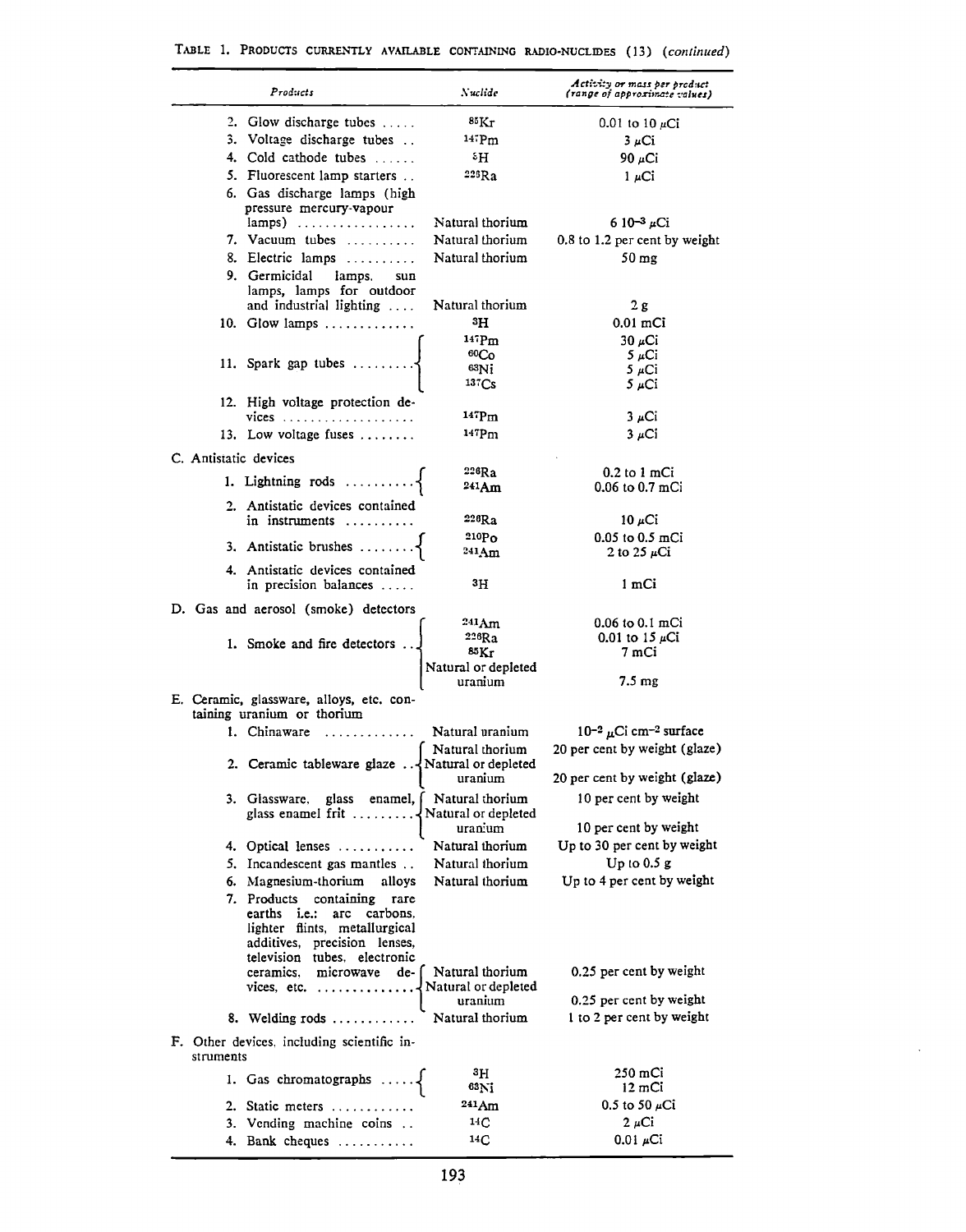| Country                     | Year | Estimated<br>annual GSD<br>(mrad) | Reference |
|-----------------------------|------|-----------------------------------|-----------|
| Denmark                     | 1961 | $1.2\,$                           | 34        |
| Switzerland                 | 1960 | 3.3                               | 25        |
| Federal Republic of Germany | 1959 | 2.6                               | 51        |
| Federal Republic of Germany | 1961 | 1.5                               | 52        |
| United Kingdom              | 1960 | $0.5 - 1.0$                       | 35        |
| Sweden                      | 1960 | $1 - 3$                           | 31        |

TABLE 2. ESTIMATED ANNUAL GENETICALLY-SIGNIFICANT DOSES (GSD) FROM RADIUM IN SELF-LUMIKOUS WATCHES

TABLE 3. EsTlMATED AVERAGE ANNUAL DOSE FROM COLOUR TELEVISION SETS, BASED UPOK THE WASHINGTON, D.C., SURVEY (40)

| Organ                                                                 | Children less<br>than 15 years of age<br>(mrad) | People 15 years of<br>age and older<br>(mrad) |  |
|-----------------------------------------------------------------------|-------------------------------------------------|-----------------------------------------------|--|
|                                                                       | 3.6                                             | 1.6                                           |  |
|                                                                       | 2.6                                             | 0.9                                           |  |
| Male gonads                                                           | 1.5                                             | 0.7                                           |  |
| Female gonads                                                         | 0.4                                             | 0.2                                           |  |
| Lens of eye $\dots\dots\dots\dots\dots\dots\dots\dots\dots\dots\dots$ | 3.0                                             | 1.3                                           |  |

 $\mathcal{A}^{\mathcal{A}}$ 

 $\sim$ 

 $\overline{\phantom{m}}$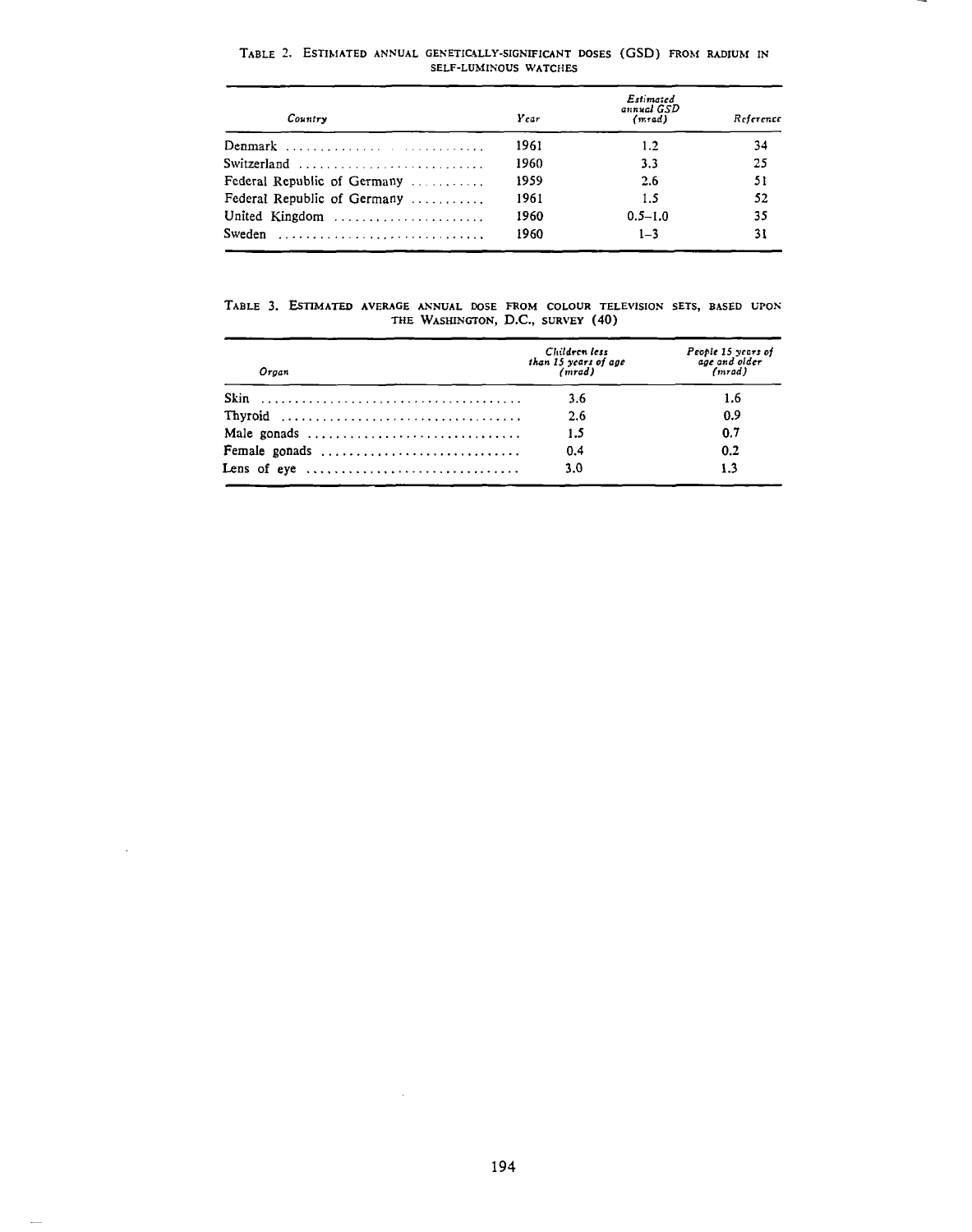- 1. Becker, S. An investigation of x radiation from color television receivers in Suffolk County, New York. Rad. Health Data and Reports 11: 179-182 (1970).
- 2. Becker. S. Results of a follow-up radiation survey on color television sets, Suffolk County, New York. Rad. Health Data and Reports 12: 457-458  $(1971).$
- 3. Beninson, D., A. Placer and E. Vander Elst. Estudio de un caso de irradiación humana accidental, p. 415-429 *in* Handling of Radiation Accidents. IAEA publication STI/PUB/229. Vienna, 1969.
- 4. Boggs, R. R.. G. D. Schmidt and R. D. Williams. Radiological health aspects of spent radon seeds. Rad. Health Data and Reports 10: 185-190 (1969).
- *5.* Breslin, A. J. and W. B. Harris. Use of thoriated tungsten electrodes in inert gas shielded arc welding. Investigation of potential hazard. Amer. Ind. Hyg. Ann. Quart. 13: 4 (1952).
- 6. Bunce, L. A. and F. W. Sattler. Radon-222 in natural gas. Rad. Health Data and Reports 7: **441-444** (1966).
- 7. Ciuciura, A. An engineer's view of x radiation from television receivers. Paper No. 12 presented at the International symposium on radiological protection problems associated with parasitic x-ray emission from electronic products. Toulouse, November 3-6, 1970.
- 8. Conlon, F. B. Radium incident report. Reported during 7/01/1968-12/31/1969, United States Department of Health, Education, and Welfare (Unpublished).
- 9. Commonwealth of Puerto Rico, Department of Health. Results of a survey of x radiation from color television receivers in the metropolitan area of San Juan, Puerto Rico, 1969-1970. Rad. Health Data and Reports 12: 547-551 (1971).
- 10. Das Gupta, **A. M.** and **K. R.** Fujimoto. Radiation hazard assessment of privately owned colour television receivers in Canada, p. 221-230 *in* Electronic product radiation and the health physicist. United States Department of Health, Education, and Welfare report BRH/DEP 70-26. Rockville, **Md.,** 1970.
- 11. Dominick, D. D. Statement before the Joint Committee on Atomic Energy, United States Congress, October 28, 1971, *in* Use of Uranium Mill Tailings for Construction Purposes. Washington, 1971.
- 12. Eikodd. A., A. Reistad, A. Storruste *et al.* Radioactivity of luminous watches and estimation of dose to the wrist and the gonads. Physics in Medicine and Biology 6: 25-31 (1961).
- 13. European Nuclear Energy Agency--Basic approach for safety analysis and control of products containing radionuclides and available to the general public. A guide prepared by an ENEA expert group (1970).
- 14. Hamilton, E. I. The relative radioactivity of building materials. Amer. Ind. Hyg. Ass. J. 32: 398- 403 (1971).
- 15. Hamilton, L. D. The medical use of isotopes: patient's point of view. Presented at the Radioisotope systems of heart devices symposium of the American Nuclear Society (1971).
- 16. Harris, J. Y. Electronic product inventory study. United States Department of Health. Education, and Welfare report BRH/DEP 70-29. Rockville, Md., 1970.
- 17. Howland, J. **W .. M.** Ingram, H. Mermagen *et al.*  The Lockport incident: Accidental partial body exposure of humans to large doses of x-irradiation, p. 11-26 in Diagnosis and Treatment of Acute Radiation Injury, WHO, Geneva, 1961.
- 18. International Atomic Energy Agency-Radiation protection standards for radioluminous timepieces. Recommendations of the European Nuclear Energy Agency and the International Atomic Energy Agency. IAEA publication STI/PVB/167, IAEA, Vienna, 1967.
- 19. International Atomic Energy Agency-Handling of radiation accidents. IAEA publication STI/ PUB/229, Vienna, 1969.
- 20. International Commission on Radiological Protection. Recommendations of the International Commission on Radiological Protection. Report of Committee III. ICRP publication 3, Pergamon Press, 1960.
- 21. International Commission on Radiological Protection. Radiation protection in schools for pupils up to the age of 18 years. A report by Committee Ill of the International Commission on Radiological Protection adopted by the Commission in May 1968. ICRP publication 13, Pergamon Press, 1970.
- 22. International Commission on Radiological Protection. Protection against ionizing radiation from external sources. A report of ICRP Committee Ill. Adopted by the Commission in November 1969. ICRP publication 15, Pergamon Press, 1970.
- 23. International symposium on radiological protection problems associated with parasitic x-ray emission from electronic products. Toulouse, November 3-6, 1970.
- 24. Jacobs, D. G., C. J. Barton. C. R Bowman *et al.*  Theoretical evaluation of consumer products from project Gasbuggy. Final report. phase I: Impact of hypothetical releases of contaminated gas in the San Juan basin. Oak Ridge National Laboratory report ORNL-4646 (1971).
- 25. Joyet, G. and M. Miller. The radiation dose from luminous dials in Switzerland. Experientia 16: 342-346 (1960).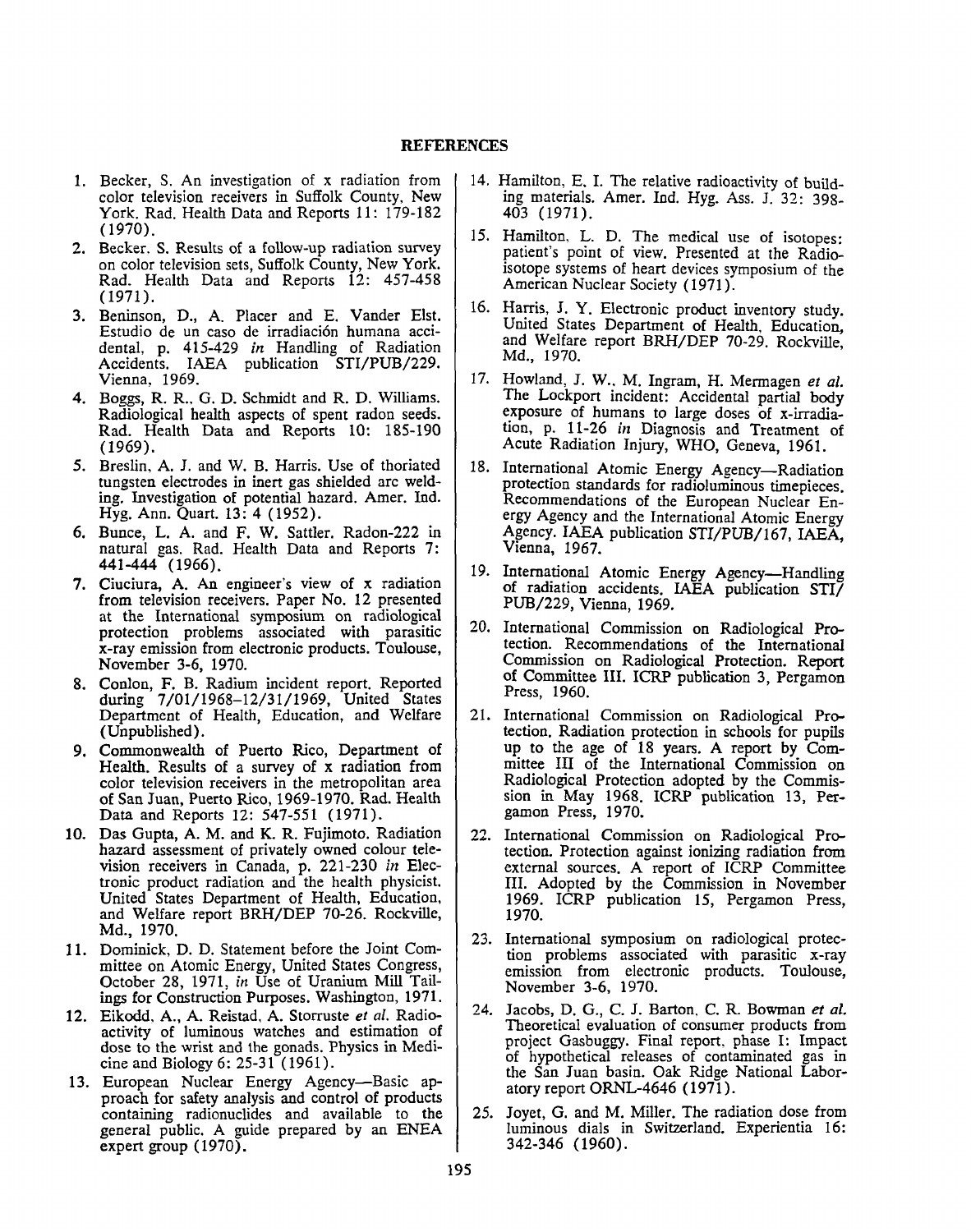- 26. Kaufman, S. L., M. C. Colvin, R. Liebermann *et al.* Investigation of tritiated luminous compounds. Environmental Protection Agency report EERL 71-2. Rockville. Md., 1971.
- 27. Klein, H. F., E.W. Robinson, R. L. Gragg *et al.*  Evaluation of emissions from radium dial watches. Rad. Health Data and Reports 11: 7-9 (1970).
- 28. Lane, R. A. Color television survey in Pennsylvania. Rad. Health Data and Reports 12: 137- 138 (1971).
- 29. Langham, W. H. Plutonium distribution as a problem in environmental science, p. 3-11 *in*  Proceedings of Environmental Plutonium Symposium held at LASL; August 4-5, 1971. Los Alamos Scientific Laboratory report LA-4756 (1971).
- 30. Lindell, B. and P. Reizenstein. **A** Swedish building material for low-radioactivity laboratories. Ark. Fysik 26: 65-74 (1964).
- 31. Lindell, B. and P. A. Wiberg. The radioactivity of watches (1964): *v*. United Nations document A/ AC.82/G/L.940.
- 32. Lowder, W. M., A. C. George, C. V. Gogolak *et al.* Indoor radon daughter and radiation measurements in East Tennessee and Central Florida. Unpublished.
- 33. Martinez, G. R., H. G. Cassab, G. G. Ganem *et al.* Observaciones sobre la exposición accidental de una familia a una fuente de cobalt-60. Revista Medical del I.M.S.S., Vol. 3, Sup. 1 (1964).
- 34. McCarthy, R. and V. Mejdahl. The genetically significant dose from luminous wrist watches. Physics in Medicine and Biology 8: 279-285 (1963).
- 35. Medical Research Council. The hazards to man of nuclear and allied radiation. Her Majesty's Stationary Office, London, 1960.
- 36. Menczer, L. F. Radioactive ceramic glazes. Rad. Health Data 6: 656-658 (1965).
- 37. Menzel, R. G. Uranium, radium and thorium content in phosphate rocks and their possible radiation hazard. J. Agr. Food Chem. 16: 231- 234 (1968).
- 38. National Center for Radiological Health. A pilot survey of x-radiation emissions from color television receivers in Pinellas County, Florida. Rad. Health Data and Reports 9: 525-530 (1968).
- 39. National Center for Radiological Health. A summary of the Washington, D.C., metropolitan area survey of colour television receivers. Rad. Health Data and Reports 9: 531-538 (1968).
- 40. Neill, R. H., H. D. Youmans and J. L. Wyatt. Estimates of potential doses to various organs from x-radiation emissions from color television picture tubes. Rad. Health Data and Reports 12: 1-6 (1971).
- 41. O'Riordan, M. C. and P. N. Casbolt. X-rays from domestic colour television receivers in Britain. Nature 228: 420-421 (1970).
- 42. O'Riordan, M. C. and P. N. Casbolt. X-ray emission from colour television receivers: British experience. Paper No. 19 presented at the International symposium on radiological protection problems associated with parasitic x-ray emission from electronic products. Toulouse, November 3-6, 1970.
- 43. Paul. I. R. Control of luminous dial watches in New York City. Rad. Health Data 4: 263-267 (1963).
- 44. Performance standards for electronic products. Federal Register 34: 20271-20275 (1969).
- 45. Pettigrew. G. L.. E. W. Robinson and G. D. Schmidt. State and federal control of health hazards from radioactive materials other than materials regulated under the Atomic Energy Act of 1954 (As of October 1, 1969). United States Department of Health. Education. and Welfare report BRH/DMRE 71-4. Rockville. Md., 1971.
- 46. Properzio. W. S. Radiation emissions from demonstration type cold-cathode gas discharge tubes, p. 197-213 *in* Electronic product radiation and the health physicist. United States Department of Health, Education, and Welfare report BRH/ DEP 70-26. Rockville, Md., 1971.
- 47. Rechen, H.J. L., T. R. Lee, R.H. Schneider *et al.*  Measurements of X-ray exposure from a home color television receiver. Rad. Health Data and Reports 8: 687-697 (1967).
- 48. Robinson, E. W. The use of radium in consumer products. United States Department of Health, Education, and Welfare report MORP 68-5, Rockville, Md., 1968.
- 49. Schmidt. G. D. Registry of radiation incidents: radioactive materials. The 2nd annual conference on radiation control. United States Department of Health, Education, and Welfare report BRH/ ORO 70-5. Rockville, Md., 1970.
- 50. Scott, **W.** G. and J. C. Villforth. Radium usage, control. still medical problem. Your Radiologist, Vol. 8, No. 2 (1965).
- 51. Seelentag, W. and E. Klatz. Radiation exposure of the public from luminous dials of time pieces. Strahlentherapie 110: 605-621 (1959).
- 52. Seelentag, W. and H. Schmier. Radiation exposure from luminous watch dials. Rad. Health Data 4: 209-213 (1963).
- 53. Sheldon, J. L. Progress in the development of x-ray absorbing glasses for television picture tubes. Paper No. 24 presented at the International symposium on radiological protection problems associated with parasitic x-ray emission from electronic products. Toulouse. November 3-6. 1970.
- 54. Sheldon, J. L.. H. 0. Wood and H. H. Harris. The role of industry in electronic product radiation control. Paper No. 46 presented at the International symposium on radiological protection problems associated with parasitic x-ray emission from electronic products. Toulouse, November 3-6, 1970.
- 55. Siek, R. D. Statement before the Joint Committee on Atomic Energy. United States Congress. October 28. 1971. *in* Use of Uranium Mill Tailings for Construction Purposes. Washington. 1971.
- 56. Simon, N. and J. Harley. Skin reactions from gold jewelry contaminated with radon deposit. JAMA 200: 245-255 (1967).
- 57. Spencer, L. W., Jr. Preliminary survey of x-ray producing devices in Kansas schools. 1968. Rad. Health Data and Reports 11: 613-615 (1970).
- 58. Sutra-Fourcade, Y. L'énergie nucléaire—Accidents et incidents. Rapport du Commissariat à l'énergie atomique CEA-BIB-164. Saclay. 1969.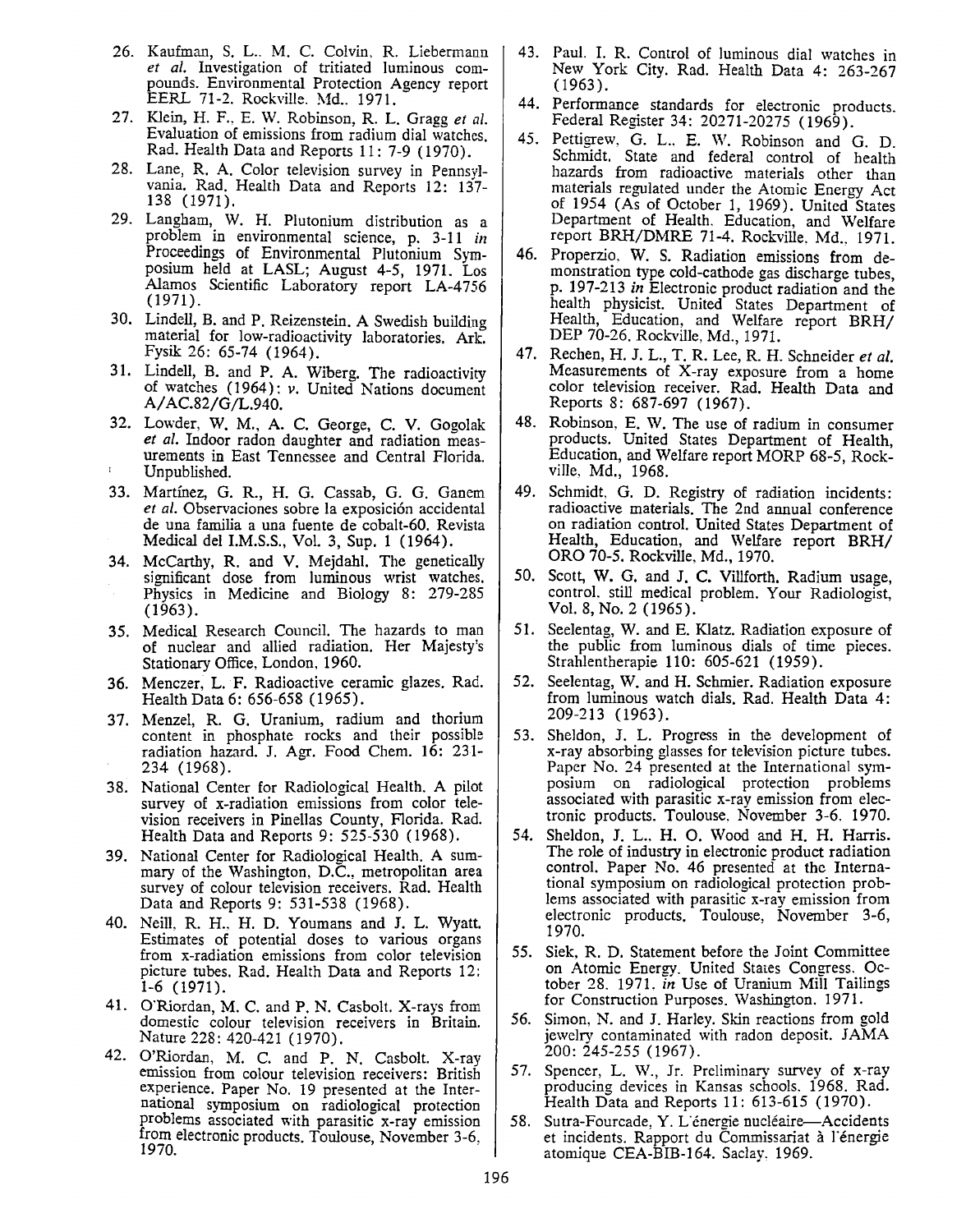- 59. United Nations. Report of the United Nations Scientific Committee on the Effects of Atomic Radiation. 1962. Official Records of the General Assembly, Seventeenth Session, Supplement No. 16 (A/5216).
- 60. United States Atomic Energy Commission. A summary of incidents involving USAEC shipments of radioactive material, 1963-64. USAEC Report TID-16764 (Suppl. 2). Washington, 1966.
- 61. United States Department of Health, Education, and Welfare. Radiation sources in secondary schools. Report of a limited survey. USDHEW report ORO 69-5. Rockville, Md., 1969.
- 62. United States Department of Health, Education, and Welfare. 1970 Annual Report: Administration of the Radiation Control for Health and Safety Act of 1968, Public Law 90-602 (1971).
- 63. Vennart, J. The usage of radioactive luminous compound and the need for biological monitorin2 of workers. Health Phys. 13: 959-964 (1967).
- 64. Wollenberg. H. A. and A. R. Smith. Radioactivity of cement raw materials. University of California report UCRL-16878 (1966).
- 65. Wruble. D. T., V. E. Andrews and G. A. Bovsen. Environmental tritium surveillance for project Rulison. Paper presented at the Tritium Symposium. Las Vegas, Nevada, August 30-September 2, 1971.
- 66. X-Radiation Ad Hoe Committee. Electronic Industries Association, Evaluation of TV contribution to the annual genetically significant radiation dose of the population. IEEE Transactions on Broadcast and Television Receivers, BTR-16: 157-164 (1970).